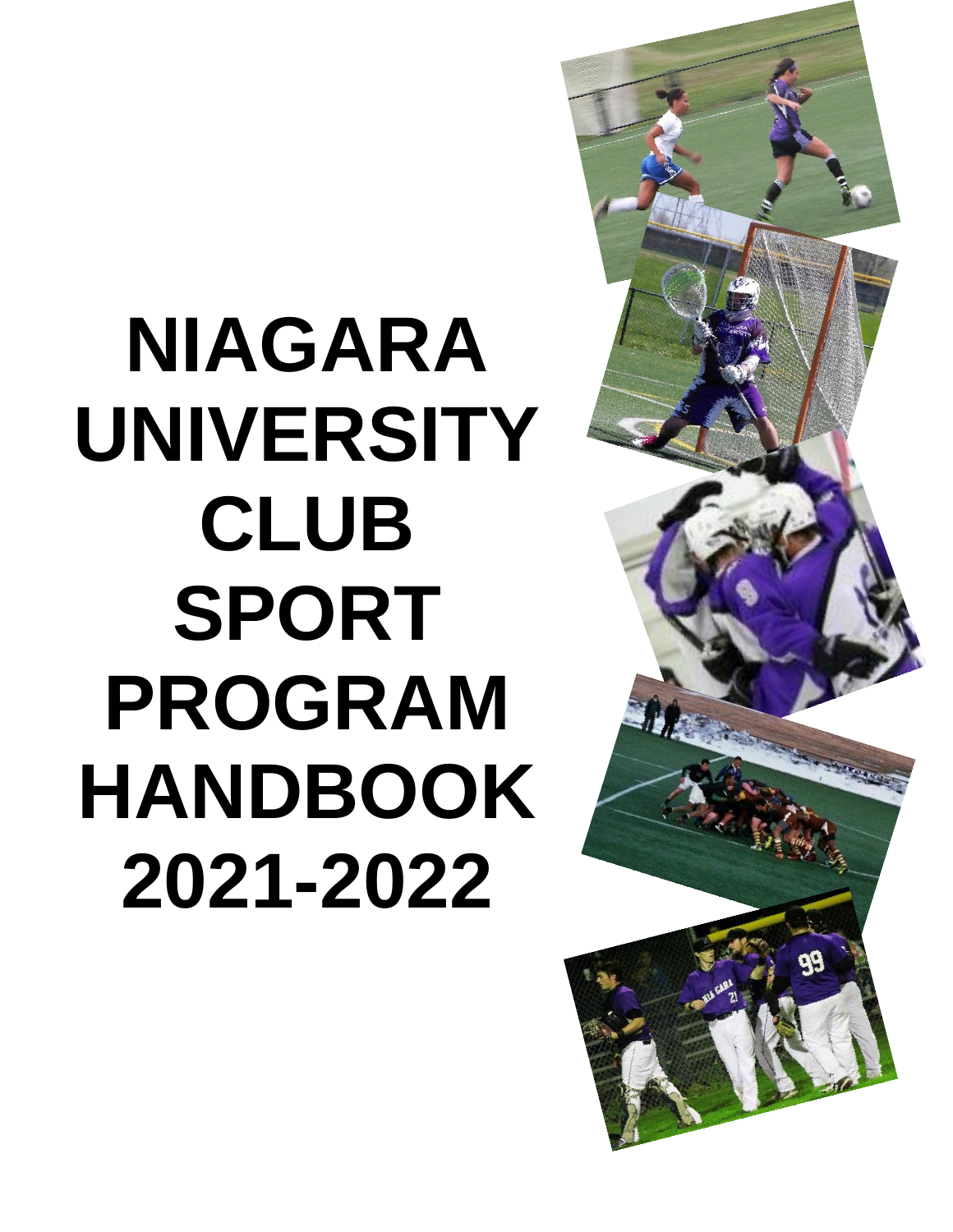## **Niagara University Club Sports Program**

To Club Sport Representatives and Participants,

The Club Sport Handbook has been prepared to assist student representatives in the operations of their club sport program. This handbook contains information and specific policies and procedures for the successful operation of a club sport program. The handbook is an addition to the Niagara University Student Government Association (NUSGA) handbook, therefore all Club Sports should adhere to policies and procedures outline in both handbooks. Niagara University's Club Sport Program is a recreational program for University students designed to meet the athletic and recreational needs that are not met by existing intramural and intercollegiate programs. All clubs are self-administered by elected student officers and are supported by membership dues, fundraising activities, student government, donor contributions, and sponsorship. It is the responsibility of the students to work with the university administrator for club sports to coordinate activities, classes, practice, competition schedules, tournament transportation, publicity, and all other factors for successful operation.

The Director of the Kiernan Center is the designated University Administrator that will assist students, club advisors, and coaches with the development and operations of a club sport program. In most cases, the Director of the Kiernan Center is usually the final authority on questions that might arise concerning scheduling, contracts, equipment, facility & field usage, travel, hiring of a coach etc. The University administrator for the club sport program can provide assistance in the following areas:

- 1. Administrative assistance, guidance, and counseling
- 2. Facility clearance and scheduling.
- 3. All correspondence for respective clubs should be mailed to the following address:

**Kiernan Recreation Center 5795 Lewiston Road Attn:** *Name of Club Sport* **Niagara University, NY 14109**

- 4. Formation and development of new Club Programs and program promotions
- 5. Liaison with various university administrative offices and/or services.
- 6. Approval of all club sport travel and apparel.
- 7. Web page updates

This information has been compiled to serve as an aid to the coaches, officers, advisors, and participants of the various club sports teams in the operation of their club programs. It not only contains specific policies and procedures that must be adhered to by all clubs in their relationship to the Kiernan Center Recreation Department and the University, but also attempts to assist the clubs by explaining what services are available to them on campus. Conditions concerning any Club Sport related activity that is not covered adequately in this manual should be referred to the Director of the Kiernan Center. If club sport representatives or participants need information or clarification on any issues regarding club sports, please stop by my office located in the Kiernan Center. You can also call me at 286-8659 or e-mail me a[t dpuff@niagara.edu](mailto:dpuff@niagara.edu).

Sincerely,

 $D$ -1 $B$ .  $P$ 

Derek Puff Director of Recreation, Intramurals, and Club Sports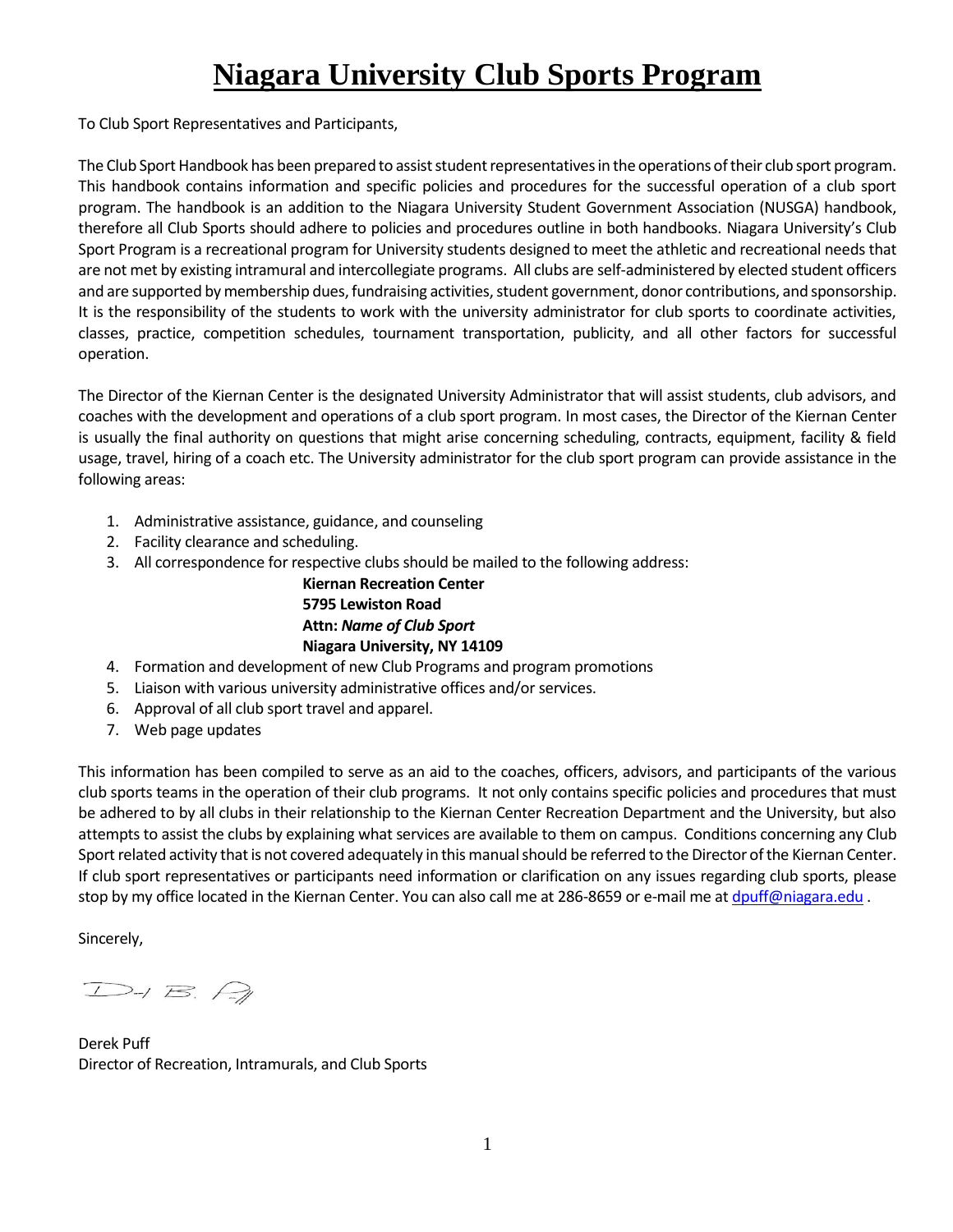#### **Policy #1 Club Sport Officers Responsibilities Revised 5/2017**

The responsibilities listed below should be considered guidelines and are not a complete listing of the officer's duties. In addition, club teams will be provide with a document that outlines specific responsibilities for each club officer position.

- 1. Keep track of club spending to insure budget allocations are spent properly, wisely, and within budget limitations. Assure that all club financial obligations are met. Ensure that the club budget that is approved by the NUSGA is submitted to the Kiernan Center Director (KCD) within one week after approval.
- 2. Check your email a minimum of twice a week for any correspondence.
- **3. Maintain an accurate membership roster and e-mail the KCD at any time a student needs to be removed from the clubs official roster or if you believe a player should be on the roster but does not appear on it. When requesting to remove a student from the roster, the removal request should be accompanied by a reason the student is being removed.**
- 4. An updated list of phone numbers, emails, and addresses for club officers must be on file with the KCD.
- 5. Provide a schedule of activities to the KCD. The list should include all activities associate with the club to include but not limited to social events (i.e. banquets), scrimmages, games, fundraising, etc….
- 6. Club officers must ensure that before a student participates in any club sport event (practice or game), the student must be registered for club sports.

To register for a club sport, log on to myNU and select the "**LIFE TAB.**" Select **"Club Sports."** Then select **"Club Sport Registration."** Select this link and complete the registration form.

- 7. Have a working knowledge of information in this handbook.
- 8. If requested, the president of the club will be required to provide a semesterly report and submit it to the KCD. The report should include a summary of the semesters and/or years operations, significant accomplishments, activities related to the Vincentian Mission, results of games, and any critical issues that the club should address. The report must be completed by the due date assigned by the KCD.
- 9. Schedule transportation in accordance with Club Travel Guidelines.
- 10. Submit game results and summary of game per policy outlined.
- 11. Ensure all participants meet eligibility requirements as stated by the university and league rule.

#### NOTICE TO CLUB OFFICERS

**The University views the club sports program as a recruitment and retention tool for students. The university will include club sport information in admission literature and the club must uphold the standards & operations that the university communicates to both incoming and returning students and their parents. The club president and designated officers are responsible for completing the most important elements of running a successful organization. In carrying out the responsibilities as a club leader you will be required to work with the administrator for club sports. It is very important that both parties respond to questions and request for information in a timely manner. In most cases, phone calls and response to e-mails should be done within a 24 hour period. If the administrator for club sports finds that student leadership and/or team operations do not adhere to the policies and procedures outline for the operations of a club sport and/or working with a student leader has become difficult and is detrimental to the program, the club may lose the privilege of using university facilities and equipment. In addition, the student leader and/or leaders may be requested to step down from the office they hold due to the inability to perform their job in a professional and responsible manner.**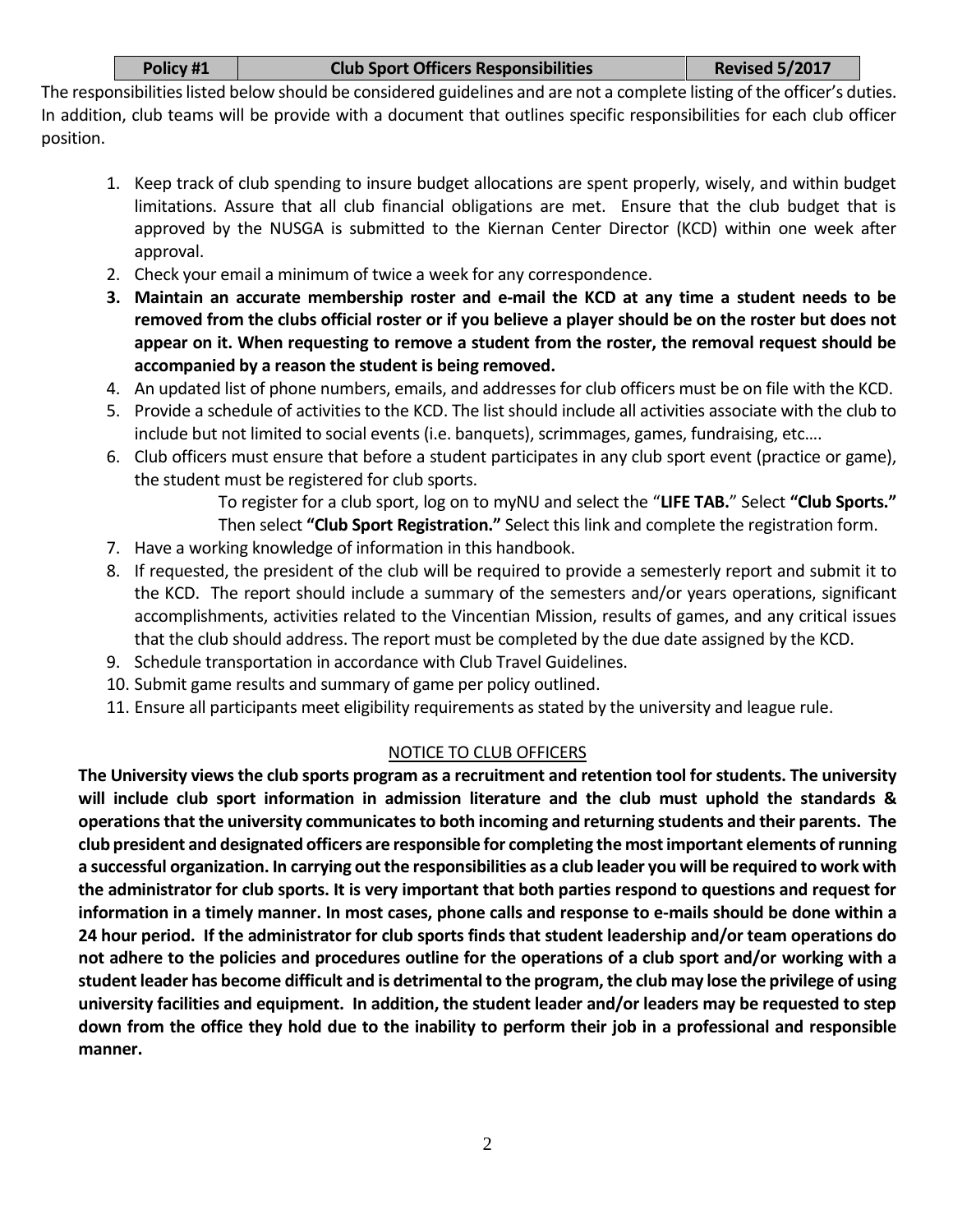**CLUB SPORT MEMORANDUM OF UNDERSTANDING:** Some club members may be responsible for reviewing and signing a Club Sport "Memorandum of Understanding" (MOU). The MOU will have the following information in it:

- 1. The amount of dues that will be a required and the due date for the payment.
- 2. Each club member must complete at least (5) hours of community service for each semester of participation. Students failing to complete the community service requirement will be ineligible to participate in the semester immediately following the semester that the service requirement was not fulfilled. In order to be reinstated to participate, the student will need to meet with the Director of the Kiernan Center and be required to pay a \$50 service fee before they are cleared to participate.
- 3. Protocol for reporting an injury.
- 4. Outline responsibilities for all club members to participate in the team fundraising activities.
- 5. Officer must maintain a GPA of 2.0 or greater. If GPA is below 2.0 a student may be removed the roster.

|                                                    | Policy #2                                                                                                           | <b>Performance Management Evaluation</b>                                                                                 | <b>Revised 5/2017</b> |  |
|----------------------------------------------------|---------------------------------------------------------------------------------------------------------------------|--------------------------------------------------------------------------------------------------------------------------|-----------------------|--|
|                                                    |                                                                                                                     | Taking on a role as a student leader is a substantial responsibility. Student leaders very often are the reasons for the |                       |  |
|                                                    |                                                                                                                     | successful or unsuccessful operation of a club program. In order for YOU, as a student leader, to grow and develop       |                       |  |
|                                                    |                                                                                                                     | you need to get feedback on the job you are doing. In addition, as leaders you need to determine if you have             |                       |  |
|                                                    | accomplished your program objectives. For this reason, a performance management evaluation must be completed        |                                                                                                                          |                       |  |
|                                                    | for club leadership. The purpose of the performance management evaluation is to identify the areas of strength and  |                                                                                                                          |                       |  |
|                                                    | areas of development that the leadership team has presented and to determine if the program objectives have been    |                                                                                                                          |                       |  |
|                                                    | accomplished. During the evaluation process feedback will be solicited from the participants of your program. Below |                                                                                                                          |                       |  |
| areas that your program will solicit feedback for: |                                                                                                                     |                                                                                                                          |                       |  |

**AREAS OF STRENGTH:** Information will be sought to see what related to skills and specific performance that positively contributed to the operations of the club program.

**AREAS OF DEVELOPMENT:** There is always room for growth and improvement even with the best club programs. The items noted in this areas will include suggested professional development, as well as any areas where improvement is needed in order to succeed and improve the operations of the club program.

**PROGRAM GOALS:** Team leadership is responsible for development and implementation of program goals. The Kiernan Center Director will request that team leadership submit goals for the program. These goals should be communicated with the participants of the team. During the evaluation process the established goals will be reviewed to determine how successful the leadership was in accomplishing established goals.

**It should be noted that not meeting a goal does not mean that the leadership was unsuccessful or team was unsuccessful. Not meeting established goals can be used as a great reflection piece to determine why a goal was reached and what steps need to be implemented to ensure success.**

| Policy #3 | <b>EMERGENCY MEDICAL TECHNICIAN (EMT) &amp;</b> | <b>Revised 5/2017</b> |
|-----------|-------------------------------------------------|-----------------------|
|           | <b>ATHLEIC TRAINER (ATC) INFORMATION</b>        |                       |

#### **ATHLETIC TRAINER & EMERGENCY MEDICAL TECHNICIAN (EMT) REQUIRMENTS**

The university has a classification system that places club sports into categories based on the level of risk involved with the specific club sport. All **Level I** club sports will be required to have a certified EMT with a fully supplied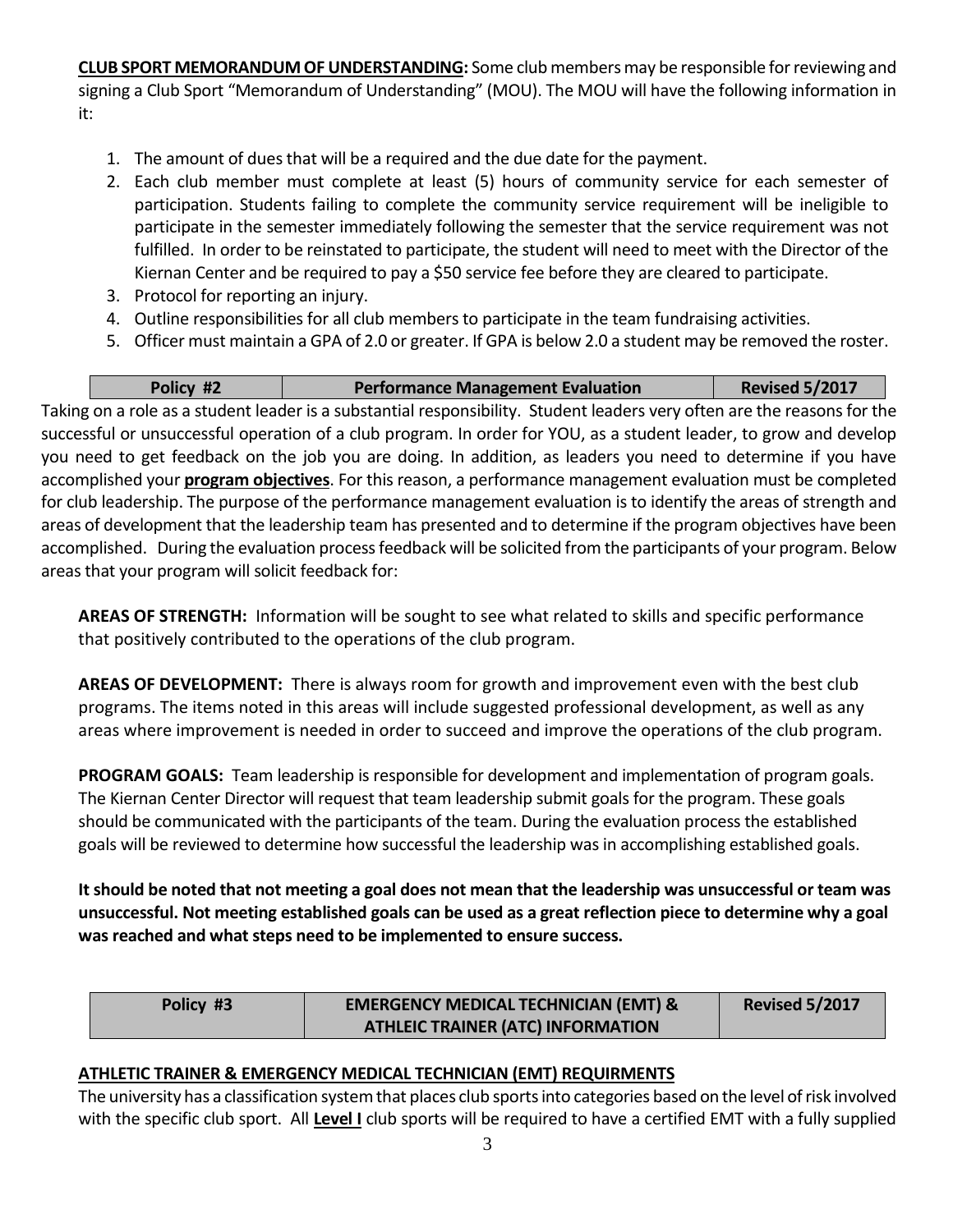medical kit at all scrimmage games and regular season games. The Upper Mountain Fire Department (UMFD) will be the provider of EMT services. Level I club sports will not be allowed to participate in any club scrimmage or game against another school without an EMT being present at the game.

Club sports categorized as **Level II** are required to have one of the following at all games or scrimmages against another school: EMT, Athletic Trainer (ATC) or an individual certified in First Aid at all games or scrimmages against another school.

Club sports categorized as **Level** III are not required to have an EMT or Athletic train at games or scrimmages against another school.

**All level I and level II club programs must have a fully supplied first aid kit at all practices and games**.

#### **Example of Club Sport Classifications:**

Club Sport Level I = Hockey & Rugby Club Sport Level II = Basketball, Field Hockey, Lacrosse, Roller Hockey, Soccer, Softball Club Sport Level III = Volleyball, Bowling, Golf

#### **STEPS FOR SCHEDULING EMT**

Scheduling of EMT will be done through the Kiernan Center. To schedule an EMT the following steps should be followed:

- **1.** A club officer must provide game schedule to Kiernan Center Director. Game schedule should be submitted no later than one week prior to game. Request submit later than one week prior to game may not be able to be filled and your game will need to be reschedule if an EMT/medical staff are not available.
- **2.** If a club has the ability to get EMT Services without being charged, the following will need to be done:
	- a. Approval not to use EMT services from UMFD must be received by the Administrator for club sports.
	- b. Approval will only be provided when the individual that will be serving as an EMT submits the following:
		- Valid EMT Certification & a signed EMT agreement.
	- c. Request for use of a non-UMFD EMT must be submitted at least one week prior to scheduled game.

#### **EMT FEES**

Fees for EMT services should be budgeted at \$75 per contest. If a game is cancelled or rescheduled the individual that made arrangements for the EMT should e-mail the Director of the Kiernan Center with notification that a scheduled event has been cancelled/rescheduled. If notification is not received **48 hours** before the contest, the team may still be responsible for EMT fees and medical personnel service fees.

| Policy #4 | <b>RISK MANAGEMENT &amp; INJURY PROCEDURES</b> | <b>Revised 5/2017</b> |
|-----------|------------------------------------------------|-----------------------|
|-----------|------------------------------------------------|-----------------------|

### **INFORMATION ON RISK MANAGEMENT**

It is important to operate club sports in a manner that utmost care is exercised in providing for the safety of participants. Each club sport is responsible for ensuring participants are provided a safe environment and if an injury occurs are aware of the actions to be taken to appropriately address the injury.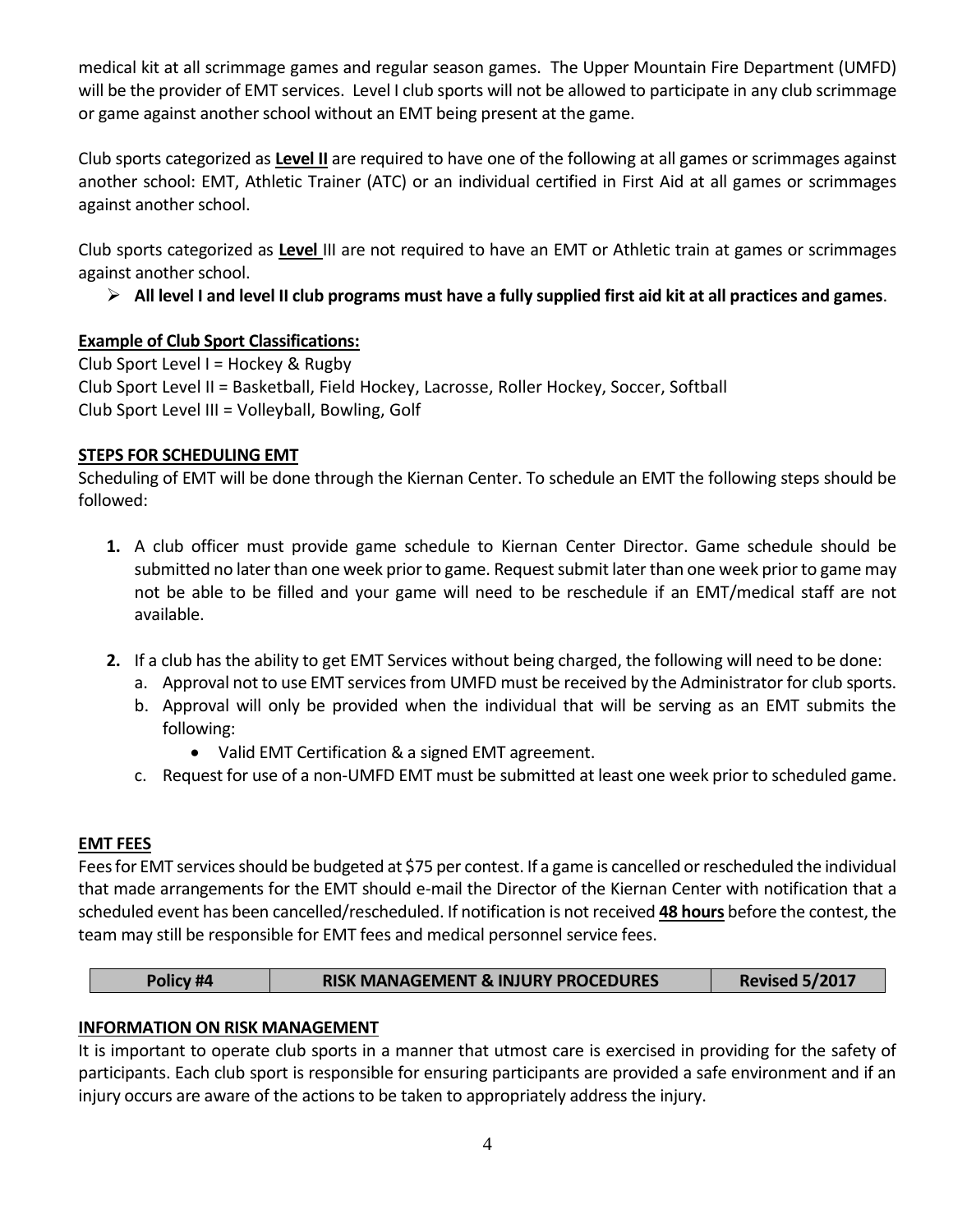If injuries occur, proper first aid should be administered, and if necessary, the player should be taken to a local hospital. If emergency services are needed (i.e. ambulance), the following steps should be taken during an event located on the campus of Niagara University:

- 1. Call 911 and report the emergency.
- 2. Call Campus Safety (ext.8111) and inform them of the extent of the injury, location of the individual that will require medical attention and inform Campus Safety that 911 has been called.
- 3. Notify the on duty supervisor in the Kiernan Center that there has been an injury and 911 has been called.
- 4. The club president and/or game manager is required to complete an incident report for any injury that requires first aid and/or hospitalization ASAP. The incident report should be submitted to the Kiernan Center Director office within 24 hours of the injury. Incident reports are available at the Kiernan Center and can be found on line at<http://clubsports.niagara.edu/info/documents/>

#### **ADDITIONAL RISK MANAGEMENT INFORMATION**

- The Game Manager must inspect field and facilities prior to every practice session, game or special event. Report any unsafe conditions to the Kiernan Center supervisory staff immediately. Off campus site conditions should be reported to proper managing authority.
- Have at least two members/individuals certified in CPR available at all club practices, games and events. For information on CPR certification contact the Director of the Kiernan Center.
- Submit an incident report to Kiernan Center Director for any situation that occur such as: injury, accident, fights, etc.
- **Any club sport participant that visited the emergency room or required hospitalization for a head injury should not participate in club sport activities until written authorization is given by a physician. The written authorization must be submitted to the Director of the Kiernan Center before resuming any club sport activity.**
- Sport club participants, coaches and instructors should emphasize safety during all activities. Since participation in the Club Sport Program is on a voluntary basis, Niagara University will not accept the responsibility for injuries sustained while participating in a club sport activity. Medical cost are constantly increasing and the expense of an unforeseen accident can seriously jeopardize an individual's academic and professional career. Niagara University hopes that all participants are protected against such a misfortune and strongly recommend that anyone participating in a club sport have health insurance coverage.

**Policy #5 CONCUSSION MANGEMENT INFORMATION Revised 5/2017**

#### **CONCUSSION INFORMATION**

Head Injuries and Concussion Standard Operating Guidelines: Niagara University takes head injuries and concussions very seriously. The risk of catastrophic injuries or death is significant when a head injury or concussion is not properly evaluated and managed. Concussions are a type of brain injury that can range from mild to severe and can disrupt the way the brain normally works. Concussions can occur in any organized as well as unorganized sport or recreational activity and can result from a fall or from players colliding with each other, the ground, or obstacles. Concussions occur with or without loss of consciousness, but the vast majority occur without loss of consciousness. Continuing to play with a concussion or symptoms of head injury leaves the individual vulnerable to greater injury and even death. **If a club member is suspected to have sustained a head injury or concussion during competition, play, practice, or**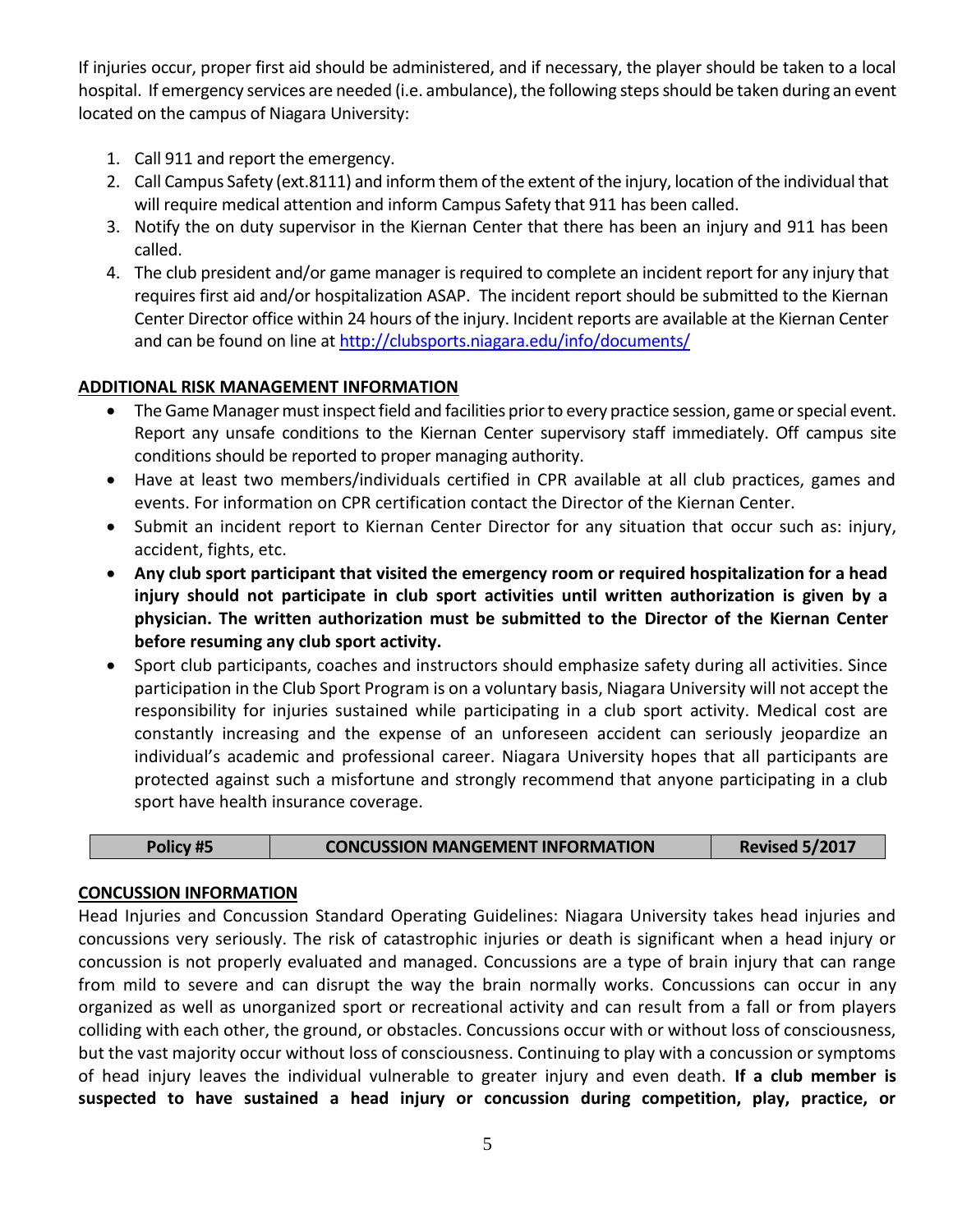#### **conditioning, the member must immediately be removed from all club activities that require any type of physical activity, and remain out of activities until cleared.**

The university identifies a number of club sport programs where participants are require to complete two baseline concussion tests in order to participate. Once the tests are on file with us you do not have to complete them again from year to year. It is important that we get you tested as soon as possible because we use these baseline scores to help you return to play in the event of a concussion. The two test are:

**IMPACT Test:** This is a computerized test. Athletes will sign up in a group to come and complete the test. The test takes about 30 minutes to complete. If a club sport participant registers for an impact test and does not show up for the assigned time, the participant may be charged a \$20 no show fee and may be ineligible to compete until the impact test is completed.

*\*If you are unable to schedule a time to take your Impact Test during the times provided by Niagara, you must schedule a time with the UB Concussion Clinic. The cost for this is \$20 and can be paid by cash or check, no credit cards are accepted. In order to schedule an appointment, you must call the Clinic at [716-298-5903\\*](tel:716-298-5903)*

**Balance Error Scoring System (BESS) Test:** This is a balance test which involves you holding three different stances on two different surfaces (floor and foam mat). Perfect balance is not required you just do the best you can.

You will be notified if your club is require to take any of the baseline concussion test.

The University Concussion Management Plan for club sports can be obtained by contacting the Kiernan Center Director.

*WHEN UNSURE IF YOU HAVE HAD A CONCUSSION – YOU SHOULD TREAT IT AS A CONCUSSION!*

| Policy #6 | SCHEDULING PROTOCOL & RULES OF ENGAGEMENT | <b>Revised 5/2017</b> |
|-----------|-------------------------------------------|-----------------------|
|-----------|-------------------------------------------|-----------------------|

It is each individual club's responsibility to insure that the fields and facilities are available for home contests and have been reserved in advance. Clubs should be mindful of their budget limitations in drawing up their competitive schedules. A copy of the finalized schedule should be submitted to the Director of the Kiernan Center at the beginning of each semester. The club advisor must be notified of all scrimmage and regular season games. Any written contracts involved in making final arrangements for any club competitive contest, must be approved and signed by the Kiernan Center Director (KCD) and/or the club's advisor.

#### **TIPS OF SCHEDULING**

- 1. Arrange a schedule that provides, as equal as possible, the same number of home and away contests.
- 2. Confirm the date, time, and location on the schedule as soon as possible.
- 3. Call the opponents team contact at least 24 hours prior to any contests if, for any reason, your club must cancel.
- 4. If possible, arrange a tentative schedule in the spring for fall sports and in the fall for spring sports.
- 5. Comply with all club sport travel guidelines.

#### **EVENTS AND FACILITIES**

Most of the facilities at Niagara must be shared by a number of program and organizations (intramurals, athletics, academic classes, open recreation). However, the KC administrators will work with all club programs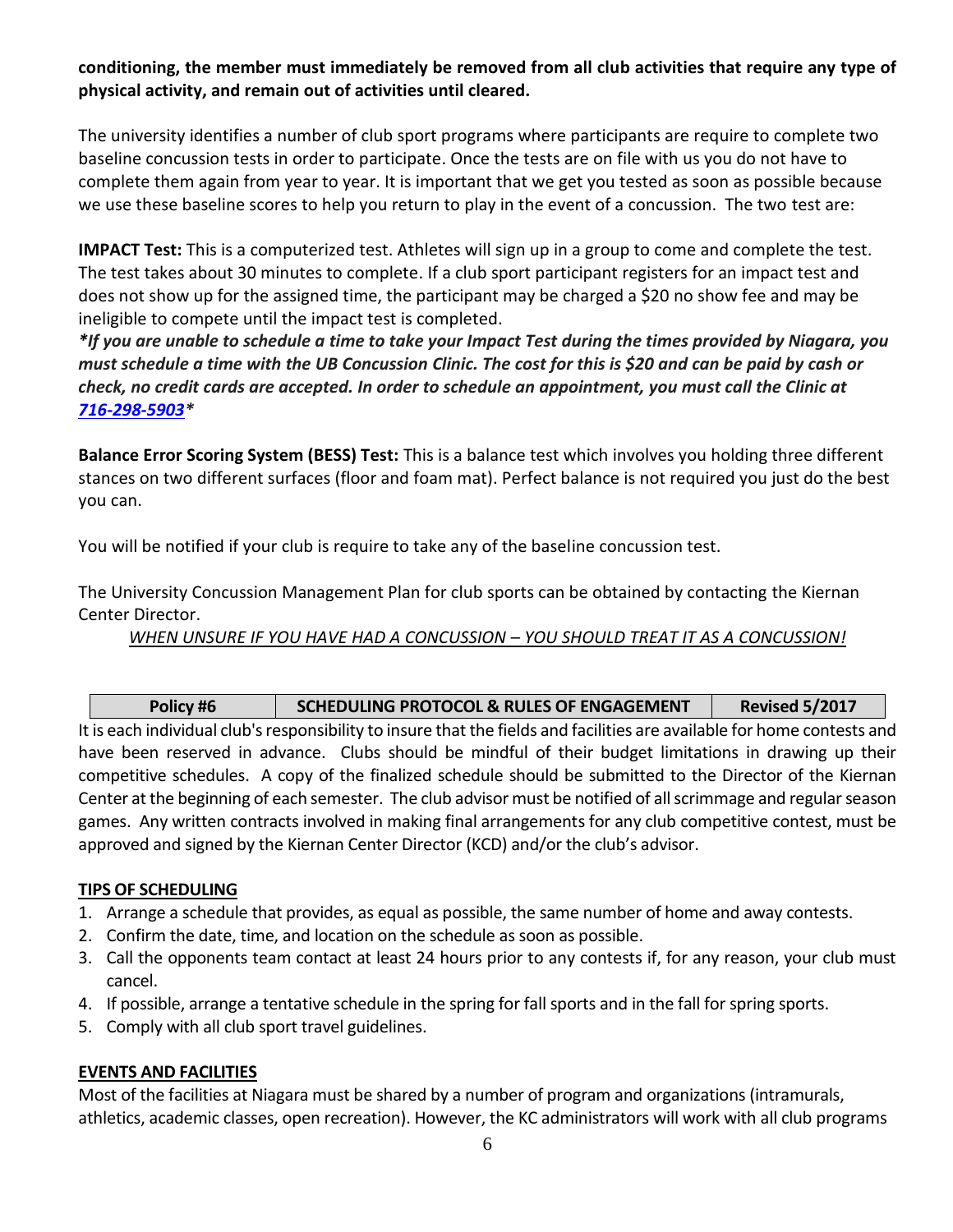to try to provide opportunities for practice and games.

**NO-SHOW POLICY**: Teams requesting facilities that do not show up for times requested will not be given as much priority of teams that show up when facilities are scheduled. Since the turf field is a highly requested field, if a team is a no-show for a scheduled time on the turf field a **\$50 no-show fee will be assessed to the team**. The team will not be permitted to use facilities until the no-show fee is paid. To cancel reservations on the turf field, the following two steps should be taken:

- 1. Contact the Kiernan Center at 286-8055 and inform staff that the field reservation for your club is being cancelled.
- 2. E-mail the Kiernan Center Director, Derek Puff at [dpuff@niagara.edu](mailto:dpuff@niagara.edu) of the cancellation.

To ensure a no-show fee is not charge to your club, cancellations should be done at least 48 hours in advance of reservation time.

#### **Niagara Field Scheduling Protocol and Standard Operating Guidelines (Turf and Grass)**

The University is committed to providing an equitable opportunity for individuals to utilize Niagara University's turf and grass fields. The primary use of Niagara Turf Field is for the Department of Athletics, Club & Intramural sports, and the general student body. The Kiernan Center Director (KCD) will maintain and be responsible for the scheduling of the Niagara Turf Field and the athletic/intramural grass fields. It is recommended that all scheduling requests be submitted one (1) month prior to date of use for Niagara Field. Any request for open time slots made less than one (1) month prior will be reserved on a first come first serve basis.

Scheduling conflicts will be given careful consideration by the KCD to ensure equality is achieved with any conflict. Priority will be given based on the predetermined list.

#### **Priority of Scheduling:**

- 1. Department of Athletics (championship segment)
- 2. Club Sports (in season). Club Sport games will take priority over club sport practices.
- 3. Department of Athletics (non- championship segment)
- 4. Intramurals
- 5. Club Sports (out of season) & Student Groups
- 6. Other The next priority will be given to team clinics/camps and community groups/individuals that wish to reserve the fields. Programs that benefit the entire University Community will be given priority over programs that benefit only one team or department. There will be facility usage fees associated with team clinics/camps and community groups.

All users of Niagara Field are required to communicate the usage (i.e. practice times, competition times, camps/clinic times) for their respective groups. In addition, all users will be required to communicate equipment needs (i.e. corner flags, scoreboard, lights, etc.) while using Niagara Field. Fees will be applied appropriately to those groups utilizing special equipment at Niagara Field. Finally, all users of Niagara Field must have an individual trained in CPR/AED present during the use of the field. The KCD reserves the right to refuse any future request to use Niagara Field from individuals who fail to communicate a canceled time slot.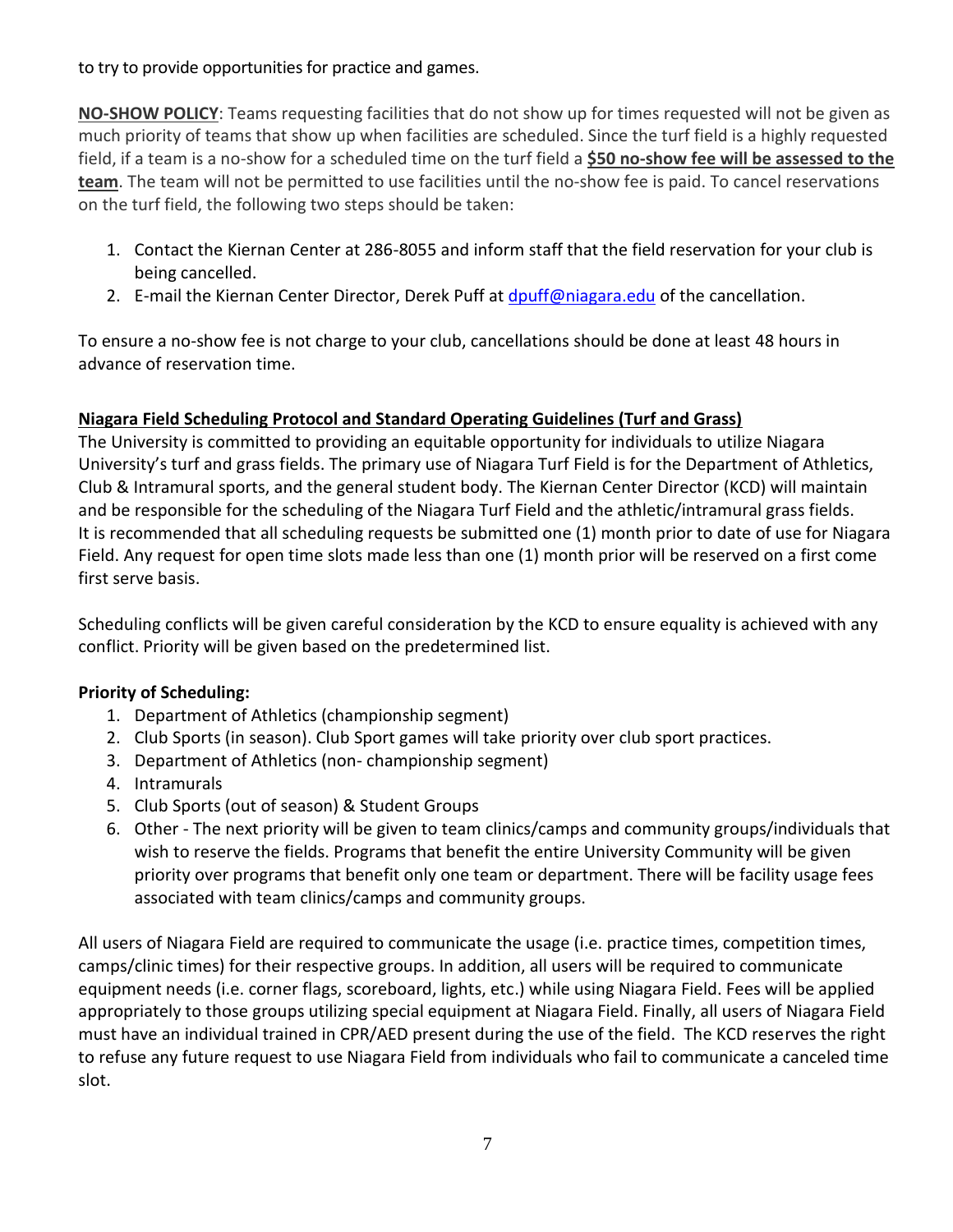#### **Grass Field Locations**

Field #1 – Grass Soccer Field- behind softball diamond

Field #2 – Grass Lacrosse Field –located on south side of turf field

Field #3 – Intramural Field – located between Kiernan and Tennis courts

Field #4 – Rugby/Club Sport Field –located on south side of tennis courts.

#### **Press Box Use**

The KCD is responsible for maintaining the press box and appropriate field equipment for user groups. It is the responsibility of the KCD to schedule the use of Niagara Field's press box. All requests to utilize the press box must be made one (1) week prior to the date needed. All requests made less than one (1) week notice may not be granted. An individual who received training from the KCD will need to be present to operate the equipment in the press box. A fee ranging from \$25 to \$50 will be charged per event for the use of the press box. The Kiernan Center reserves the right to charge the full press box fee, to organizations who cancel a time slot less than 48 hours advance notice.

#### **Standard Operating Guidelines for Reservation of Niagara Turf Field**

- 1. Groups that wish to reserve the turf field should check on the availability of it by logging into the "Musco Control-Link Scheduling System" at [www.control-link.com](http://www.control-link.com/)
- 2. The home page of the scheduling system will appear and you will see a blue box on top right of page that will request "Please sign in to access your schedule…" You will sign-in with:
	- User code: niagara
	- **•** Password: fieldcheck
- 3. Once logged in you click on "My Schedules" and you will be able to review all scheduled events on the turf field. You can select dates you need field and determine what is or isn't available.
- 4. Once your organization determines availability of field, organization rep (i.e. Athletics will be coaches, Club teams will be team officers, etc...) will e-mail the Kiernan Center Director (KCD) at dpuff@niagara.edu with times and dates that field would like to be reserved for. Once request is emailed the KCD will review schedule and confirm/request by e-mail. In addition the KCD may request more information before the request can be approved.
- 5. All sports camp/clinic directors proposing a sports camp/clinic program will be required to submit the appropriate paperwork as required to the designated Athletic Department Administrator. The Kiernan Center Director will not finalize any facility request until there is notification from an Athletic Department Administrator that the camp/clinic has been approved and the appropriate paperwork is on file.
- 6. Groups requesting to reserve facilities for a non-university group or activity (i.e. sports camps, outside groups, special events, etc…) may be required to pay a user's fee. Teams may use their inseason practice times for clinics without charge. Charges are based upon the number of facilities requested, duration of usage and staffing needs for field and Kiernan Center.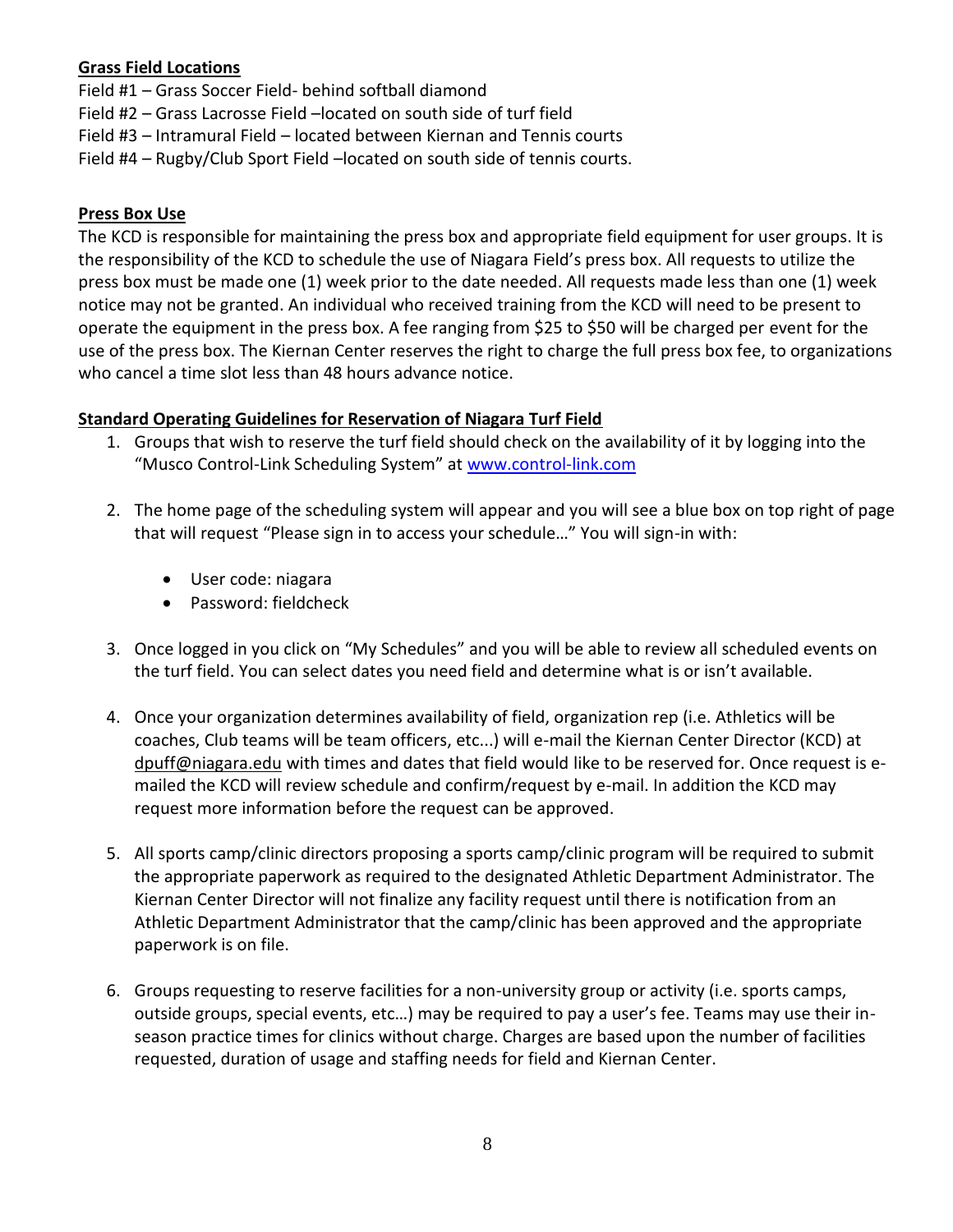#### **Process for Requesting Kiernan Center Facilities**

To ensure your request for the Kiernan Center facilities are handled in a timely and efficient manner, the following procedures should be followed for reservation request:

- 1. Groups that wish to reserve space in the Kiernan Center should check the availability of the building by logging into their "MYNU".
- 2. After logging in, students should click the "Systems" tab at the top of the page and then click on "Ad Astra".
- 3. When the new page opens, students should then log in.
- 4. Click the "calendars" tab and then click on "scheduling calendars".
- 5. Then to the right hand side of the page in purple click "edit search filter".
- 6. Under campus click on the drop down arrow that says "All on MC" and find the Kiernan Center and then click view calendar.
- 7. To search for a date and time your organization would like, click on the calendar icon next to the search bar.
- 8. Once your organization determines availability of the facility, a representative of your organization will email Derek Puff, Director of Kiernan Recreation Center at [dpuff@niagara.edu](mailto:dpuff@niagara.edu) with the times and dates that your organization would like to use the facility. Once request is emailed to the director, the request will be reviewed and the requesting party will receive an email confirming the request and/or more information may be requested before the request can be approved. If you have any questions on this process please contact a Kiernan Center Supervisor at 286-8055.

#### **Rules of Engagement**

These rules are meant to serve as guidelines for players/coaches to create a practice atmosphere that is conducive to success. Very often teams are limited in practice time so players and coaches should respect each other's practice time and keep the following in mind:

- 1. Coaches/student leaders should ensure that practices are finished and our athletes are completely out of space by the time another team is scheduled to start.
- 2. Coaches/student leaders should avoid interrupting another teams practice with athletes walking through ANY part of the gym/field (more applicable when the team has the whole gym and no one else is supposed to be in there). This will ensure a safe practice environment of all involved.
- 3. Coaches/players who feel the need to access some part of the gym during another teams practice, should talk with the specific program that has the gym/field at the time and figure out what is most accommodating to avoid interruption (i.e., talk to the coach about moving the team as a group from the front of the gym to the back and vice versa instead of a bunch of individuals).
- 4. When teams congregate outside a practice area (gym or field) they tend to get loud and it can be disruptive to the team that is conducting practice. If a team must congregate in an areas for any reason coaches/team leaders should encourage team members to be respectful and quiet so other teams are not disturbed.
- 5. If for some reason a team is not going to use the full time they have reserved (even if it is 30 minutes), the Kiernan Center Director of a KC supervisors should be notified.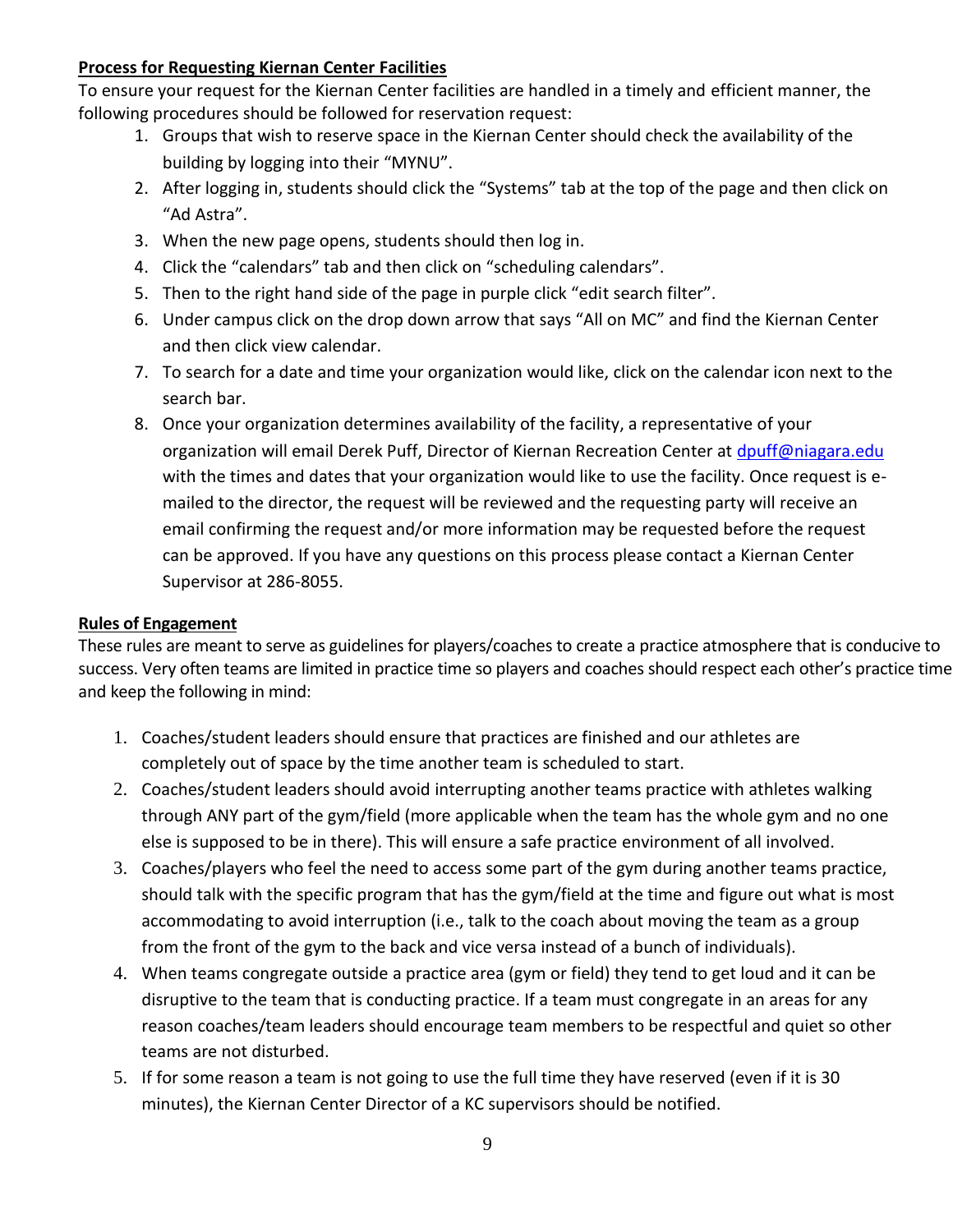| Policy #7 |  |
|-----------|--|
|           |  |

If you are a recognized club with Niagara University you are a representative of the University as must adhere to the following guidelines for uniforms and other club apparel (i.e. jackets, t-shirts, hats, etc.).

- 1. Colors of uniforms should be predominately school colors (purple, black & white), unless otherwise approved.
- 2. All uniforms/club attire must adhere to the policies and procedures established by the Campus Activities office and Club Sport policies prior to any purchase.
- 3. Before purchase of any uniforms/attire, the University administrator for club sports must review the uniforms/attire to be purchased. This will ensure that uniforms/attire is acceptable by University standards.
- 4. All apparel purchases must have an "Apparel Design Approval Form" with appropriate signatures. Forms can be found at<http://clubsports.niagara.edu/info/documents/>
- 5. If a club program wants to place a University logo on the uniform, in most cases it will be the "Niagara University Sports Logo." The logo can be tailored to a specific club sport. See the Kiernan Center Director for more information on the logo.
- 6. Any apparel purchased without going through the appropriate approval process will be confiscated by the University.

## *All club members can work on apparel and determine what type of apparel is needed, but it is the club president's responsibility to submit the apparel approval form.*

| Policy #8 | <b>REQUIREMENTS FOR PARTICIPATION</b> | <b>Revised 5/2017</b> |
|-----------|---------------------------------------|-----------------------|
|-----------|---------------------------------------|-----------------------|

#### **REGISTRATION FOR CLUB SPORTS**

- 1. Log on to myNU
- 2. Select "LIFE TAB"
- 3. Select "CLUB SPORTS"
- 4. Select "CLUB SPORT REGISTRATION"
- 5. Complete required forms

#### **PAYMENT OF MEMBERSHIP DUES**

It is the responsibility of the designated officer (usually treasurer) to communicate the membership dues procedures to team members. The amount of dues that will be required and the due date for the payment will be communicated by the team president in the *Club Sport Memorandum of Understanding*. This letter will indicate that if dues are not paid by the stated due date, the student will be ineligible to participate and will be removed from the roster. All dues payments will be paid on line. The following procedures should be followed for online dues payments:

- 1. Log on to myNU
- 2. Select "LIFE TAB"
- 3. Select "CLUB SPORTS"
- 4. Select "PAY CLUB SPORT DUES OR FEES"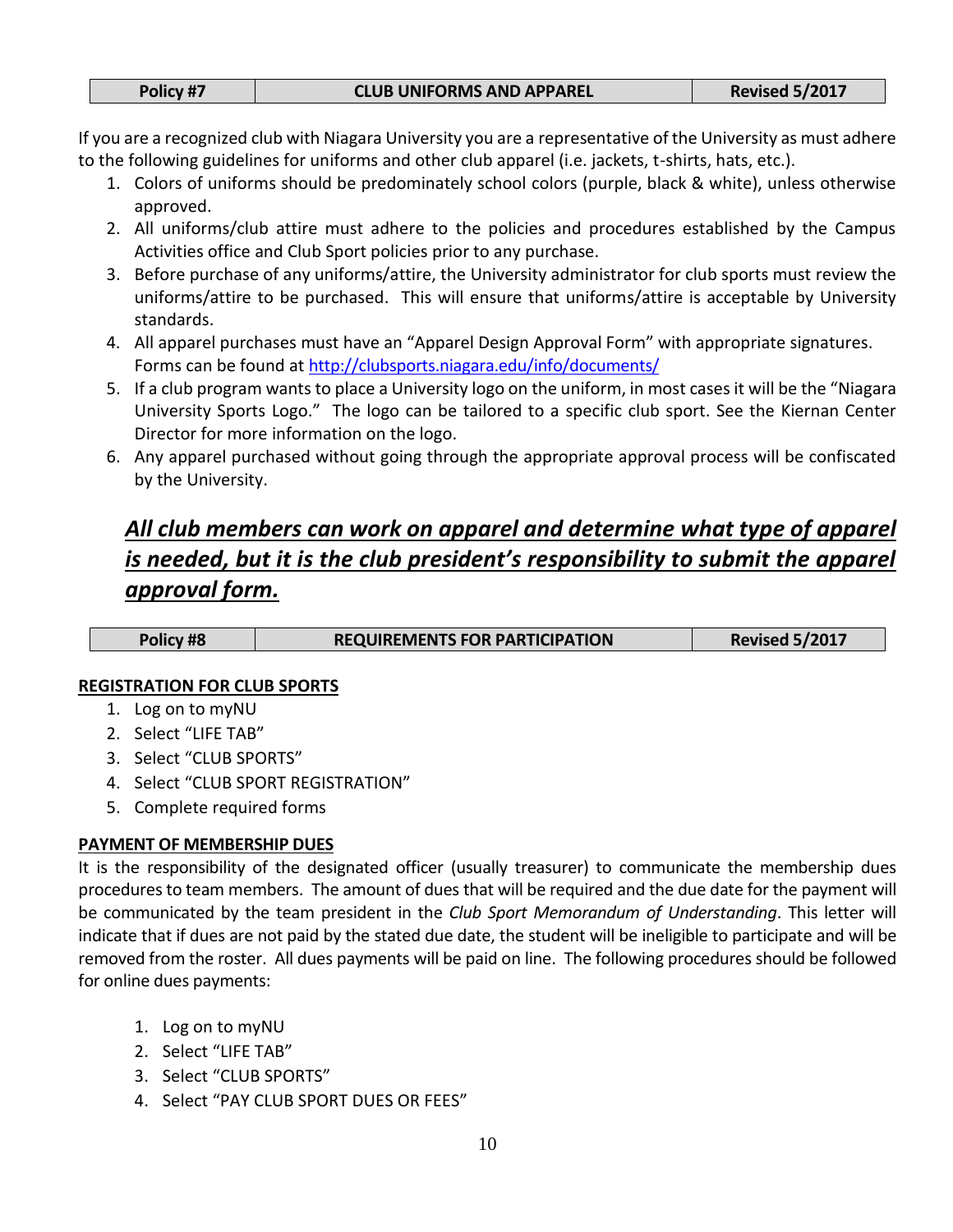Once the student makes payment the money will go directly into the designated club account. The student will receive a confirmation e-mail once the payment has gone through successfully. The Kiernan Center Director will receive reports by team and will be able to provide the team leadership with a report of who has and hasn't paid dues.

#### **GRADUATE AND PART-TIME STUDENTS PARTICIPATION IN CLUB SPORTS**

All full-time undergraduate students (students registered for 12 semester hours or more) are required to pay a student service fee of approximately \$700 per semester. A portion of this fee is utilized by the Niagara University Student Government Association (NUSGA) to support club sports. Other items covered in the mandatory student service fee include: use of the Kiernan Recreation Center (KRC), admission to athletic and theater events, health services, and reduced fees for participation in programs sponsored by the Campus Programming Board. Students who are registered for less than 12 credit hours and graduate students are not charged a student service fee. These students are required to pay for the services they wish to utilize. **Graduate Student and Part-time student who wish to participate in club sports will be required to pay a semester fee of \$100.** This fee will allow students to participate in club sports and have access to the KRC. Payment of the \$100 should be completed at the Kiernan Center front desk. When making payment at KRC, ensure that you complete a KRC membership application. If you have any questions about this fee please contact John Spanbauer at 286-8055.

**Graduate and part-time students should only compete in league competition if eligibility rules of league permit graduate and part-time students to compete. It is the responsibility of the club sport president to know and understand league eligibility rules.**

#### **INFORMATIONAL SEMINARS**

If needed there may be workshops or mandatory meetings that University will host that will cover topics that are crucial to the successful operation of a club sport. At times it may be required of participants to attend information meetings where educational information will be provided on areas such as student conduct, alcohol/drug use and abuse, current issues with club sport teams, etc…

| Policy #9 | <b>CLUB SPORT COACHES/INSTRUCTORS</b>                                                                                     | <b>Revised 5/2017</b> |
|-----------|---------------------------------------------------------------------------------------------------------------------------|-----------------------|
|           | The Kiernan Center Director (KCD) will work with club leaders to obtain the services of a coach/instructor. Club programs |                       |
|           | that have coaches/instructors have proven to he more successful than clubs that do not secure coaches/instructors. The    |                       |

that have coaches/instructors have proven to be more successful than clubs that do not secure coaches/instructors. The KCD is responsible for making the final decision on the hiring or termination of a coach/instructor.

The coach should restrict his/her contributions to coaching and should minimize active involvement in club management. A sport club is first and foremost a student organization and as such, the student representative must serve as the liaison between the club and the university, not the coach. The philosophy and key to success of the sport club program has been the continued emphasis placed on student leadership and participation. The main contribution of the coach is to assist with practices and workouts, skill improvement, and game strategy.

Club coaches are hired and paid from two separate payroll lines. One payment process is through the Niagara University Human Resource Department. The other process is through funding by the Niagara University Student Government Association (NUSGA). Funding through the NUSGA is dependent upon the student leadership ensuring the team complies with all requirements set forth by NUSGA for funding. Coaches who have made commitments to the program will be paid total allotted for coaching positions per NUSGA rules. **If a club does not meet the requirements set forth by the NUSGA for funding and a coach does not received full funding for their services, the team will be responsible for funding the balance of the coaching salary.**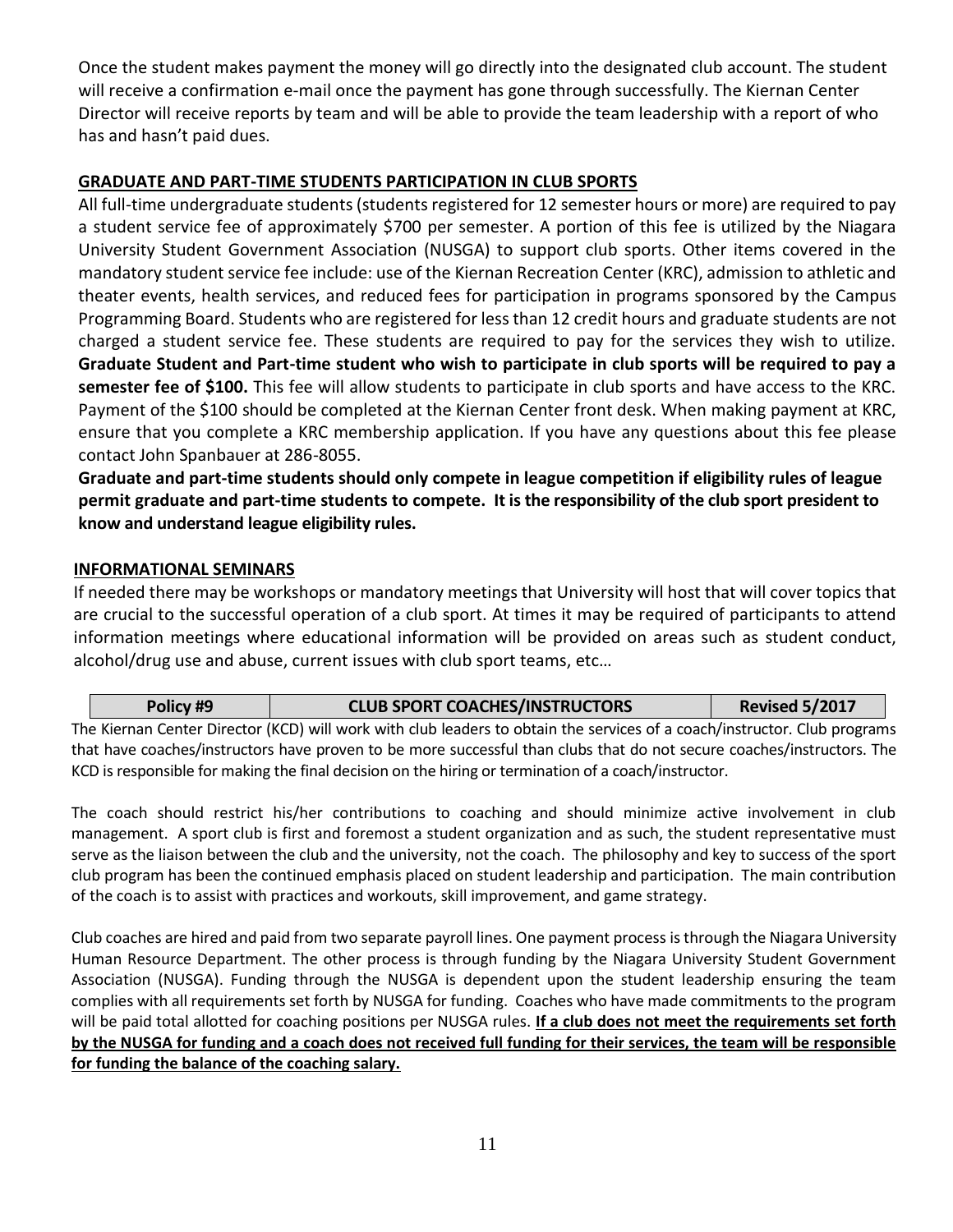The coaches should attend as many practices and games as possible. There is an understanding that since this is a part-time position and coaches are not highly compensated, they cannot be at every game and practice.

The student members must handle club business matters (i.e. hosting tournaments, submitting forms, equipment request, etc.) with the coach serving in an advisory role. The KCD has the right and obligation to protect the club, and if, in the director's opinion, the coach is not working in the best interest of the club, the coach may be relieved of duties if he or she does not follow the policies and procedures regarding club sports.

Coaches/instructors are considered employees of the university; they are expected to adhere to the university policy for harassment (sexual and non-sexual). Any person who believe he or she is being harassed in violation of the University policy or witness what he or she believes is harassment in violation of the university policy has an obligation to report such harassment to either the KCD, Director of Campus Activities, Director of Human Resources or to club officers.

In addition, coaches must be treated with respect and dignity. If a player has a problem or issue with a coach, they should speak with the KCD about their concerns. Any player being disrespectful to a coach may be in jeopardy of being suspended from the club sport program.

Club coaches are hired on a year to year basis. If a club team has a concern about a coach and believes the coach is not a good fit with the team, the following process should be followed;

- 1. Document concerns that you have with coach and provide them to the KCD.
- 2. The KCD will then review the concerns submitted and discuss these concerns with the team leadership. If concerns are valid, the KCD will schedule a meeting with the coach to review and discuss the teams concerns.
- 3. Per university policy, the coach will need to be given an opportunity to improve upon any deficiencies identified by team leadership. If improvements are not seen in a 30 day period, the coach can be subject to termination.

#### *Listed below are some of the expectations that the University has for its club sport coaches and club officers:*

#### **Coaches Responsibilities:**

- 1. Assist in the scheduling of games/practices, conducts practices for the assigned team, and contribute to the educational mission of the University by offering direction and instruction in the area of club sports.
- 2. Responsible for all game related responsibilities (starting line-ups, strategies, behavior of players, etc.). The coach has the option to consult with team leadership when needed. If a coach cannot make a game, the coach should provide information to team leadership on starting lineup, strategy for game, and any other game related situations that can be beneficial to team.
- 3. Confer with team leadership on practice schedule. Coaches will have final say on dates and times of practice schedules and games
- 4. Supervises assistant coach/coaches.
- 5. Will assist students with team travel and at times will be required to supervise players while traveling.
- 6. Enforcement of team/university rules that have been established (practice policy, game policy, violations of university policies).
- 7. Have a working knowledge of club sport handbook
- 8. The coaches should attend as many practices and games as possible. Coaches must help ensure good sportsmanship at all times.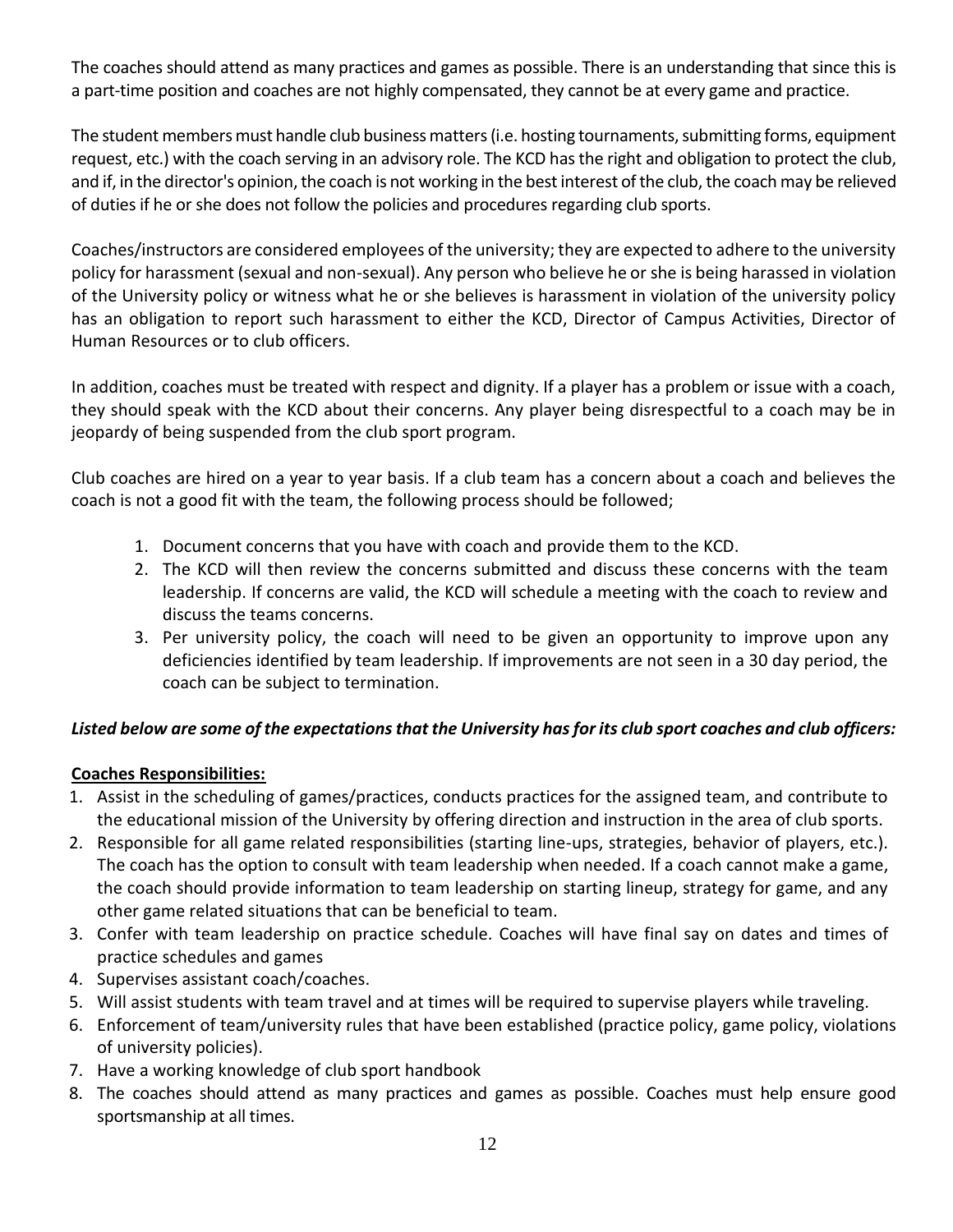9. The safety of the individuals participating should be the primary concern of the coach and the club sport officers.

#### **Student Leader Responsibilities (in addition to all items that previously listed in this handbook)**

- 1. Secure all personnel needed for the operations of games (i.e. EMT, Officials).
- 2. Responsible for enforcing all eligibility rules and regulations for team membership and eligibility.
- 3. Responsible for implementing all program requirements of NUSGA.
- 4. Work directly with the Kiernan Center Director on the following:
	- a. Secure field/facilities for practice and games
	- b. Secure busses for travel/Drive authorization for use of personal vehicles
	- c. Keep updated rosters
- 5. Ensure all university travel policies and procedures are adhered too.
- 6. Keep track of club spending to insure budget allocations are spent properly, wisely, and within budget limitations. Assure that all club financial obligations are met. Ensure that the club budget that is approved by the NUSGA is submitted to the Director of the Kiernan Center within one week after approval.
- 7. Check mailbox in Kiernan Center a minimum of twice a week for any correspondence.
- 8. Maintain an accurate membership roster at the beginning of each semester and submit it to the Director of the Kiernan Center, with updates as needed throughout the semester.
- 9. An updated list of phone numbers, emails, and addresses for club officers must be on file with the Director of the Kiernan Center.
- 10. Provide a schedule of activities to the Director of the Kiernan Center.
- 11. Ensure that each participant completes a "**Club Sport Registration Form".**
- 12. Have a working knowledge of information in Club Sport and NUSGA Handbooks.
- 13. Compile and submit an annual report to the Kiernan Center Director. The annual report should include a summary of the year's operations, significant accomplishments, activities related to the Vincentian Mission, provide results of games, and any critical future issues that the club should address. The report is due by **MAY 1** of each academic year.
- 14. Ensure all participants meet eligibility requirements as stated by the university and league rule.

| Policy #10 | <b>CLUB SPORT TRAVEL</b> | <b>Revised 5/2017</b> |
|------------|--------------------------|-----------------------|
|------------|--------------------------|-----------------------|

**The administrator for club sports or designee must pre-approve all travel. To receive approval for travel, a "Travel Itinerary Form" must be completed by stated deadlines outlined in this document. The "Travel Itinerary Form" will include information on the location of event, mode of transportation, emergency contact information, and host contact information. A club is not authorized to travel without approval. All participants must register for each trip through MyNU. Anyone that fails to register and attends a trip may be suspended from traveling for the next contest.**

To improve the club sport program and to decrease the liability in having students drive personal vehicles to club sporting events, the University very often will provide bus transportation to away contest. All club sport participants that want to participate in a contest where a bus is utilized for transportation will be required to take the bus to and from the game.

The university does understand that there will be situations where students would like to travel on their own due to events/circumstances that require an overnight stay in the area the club is traveling too. For this reason, the university will evaluate these situations on a case by case basis and determine if use of a personal vehicle is appropriate. Club sport participants seeking an exemption from taking the bus will be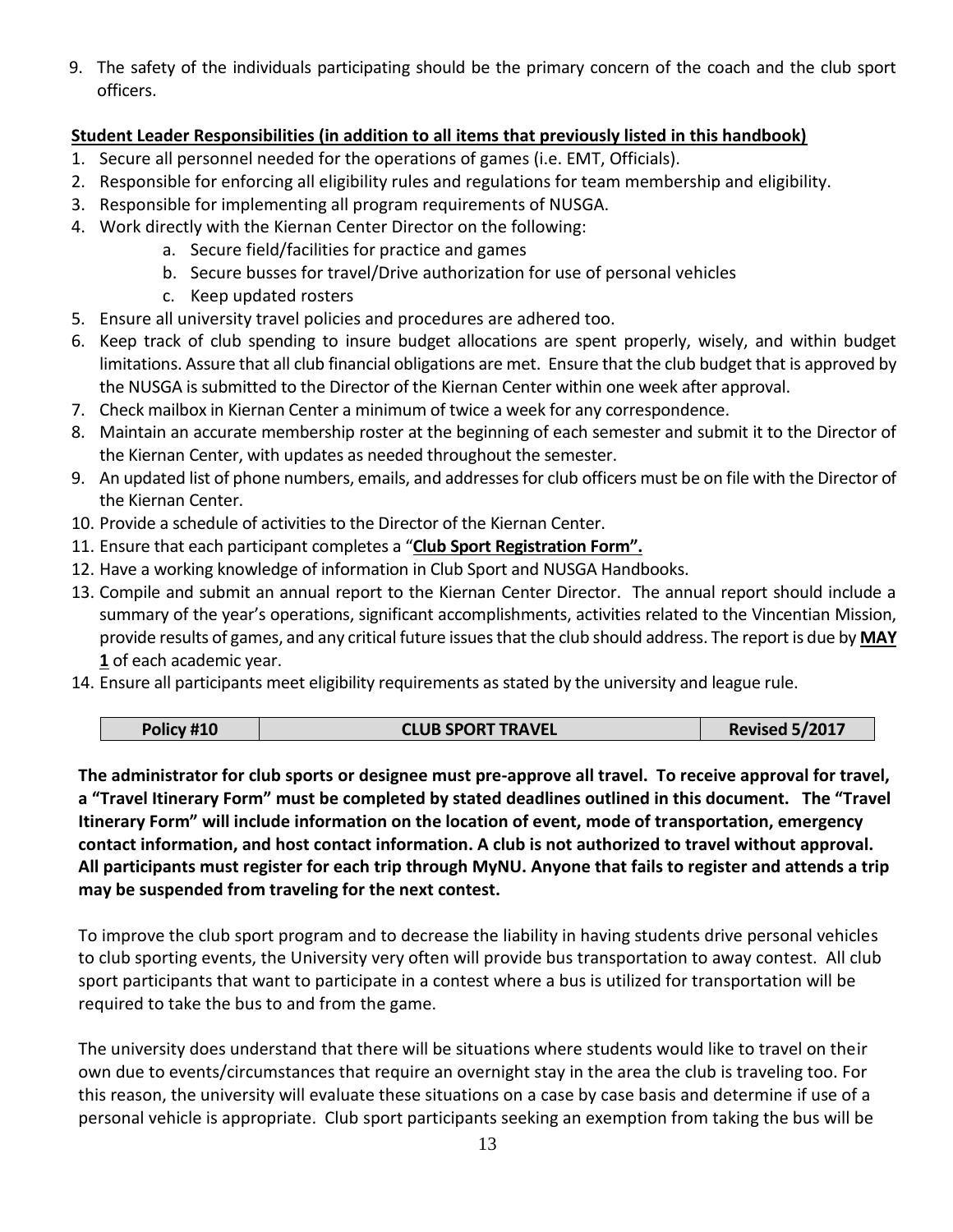required to complete a **Travel Exemption Form** and submit it to Derek Puff, Director of the Kiernan Center. This form can be at<http://clubsports.niagara.edu/info/documents/>

#### **Please note the following:**

- Submission of the form is *not* approval to drive a personal vehicle. This form must be reviewed and approved. Once reviewed the KCD will e-mail approval or denial for alternate travel plans.
- Approval will not be given for request such as: staying in areas to have dinner with family and/or friends; do not want to take bus because you must get back to campus quickly; due to my work schedule it is inconvenient to take bus.

#### **Travel In Personal Vehicles**

There will be times and situation that personal vehicles will need to be used for club travel. The determination to use personal vehicles will be made by the KCD in consultation with club leadership. When a team has received authorization to travel in personal vehicles, only authorized drivers will be permitted to drive themselves and other students. To be an authorized driver the following two documents will need to be completed:

- 1. Driver's License Check Form
- 2. Driver's Agreement Form

These forms can be found at<http://clubsports.niagara.edu/info/documents/>

#### **List of Driver's**

If personal vehicles are used, a list of drivers will need to be e-mailed to John Spanbauer prior to the date of scheduled travel. This list is needed to so that the administrator for club sports can ensure that drivers have been authorized by the university to drive.

#### **Bus Reservations**

Unless other arrangements have been made, the KCD will make reservations for bus travel. In order to make reservations; a "Travel Itinerary Form" must be completed. Reservations will not be made until a "Travel Itinerary Form" has been submitted to the KCD. This form can be found at [http://clubsports.niagara.edu/info/documents/.](http://clubsports.niagara.edu/info/documents/)

The "Travel Itinerary Form" for a one-day trip must be submitted no later than 5 days before a scheduled trip. If not submitted 5 days prior to trip, there is no guarantee that a bus can be provided. Trips that require an overnight stay for a club will need to have "Travel Itinerary Form" submitted two weeks prior to trip. This will allow KDC and team leadership to determine most feasible way to travel.

#### **Assorted Items on Club Travel:**

- 1. The NUSGA and the University may fund for travel, but it is not required to do so. The NUSGA/University will fund for the most feasible means of travel. The NUSGA will not fund for car/van rental.
- 2. If arrangements are made for a bus and a team does not go on a trip or fails to notify the Kiernan Center Director of the cancellation of a trip, the team will be charged the full price that the bus company charges NU. Cancellation must be made at least 48 hours in advance or the team may be charged the \$100 bus fee.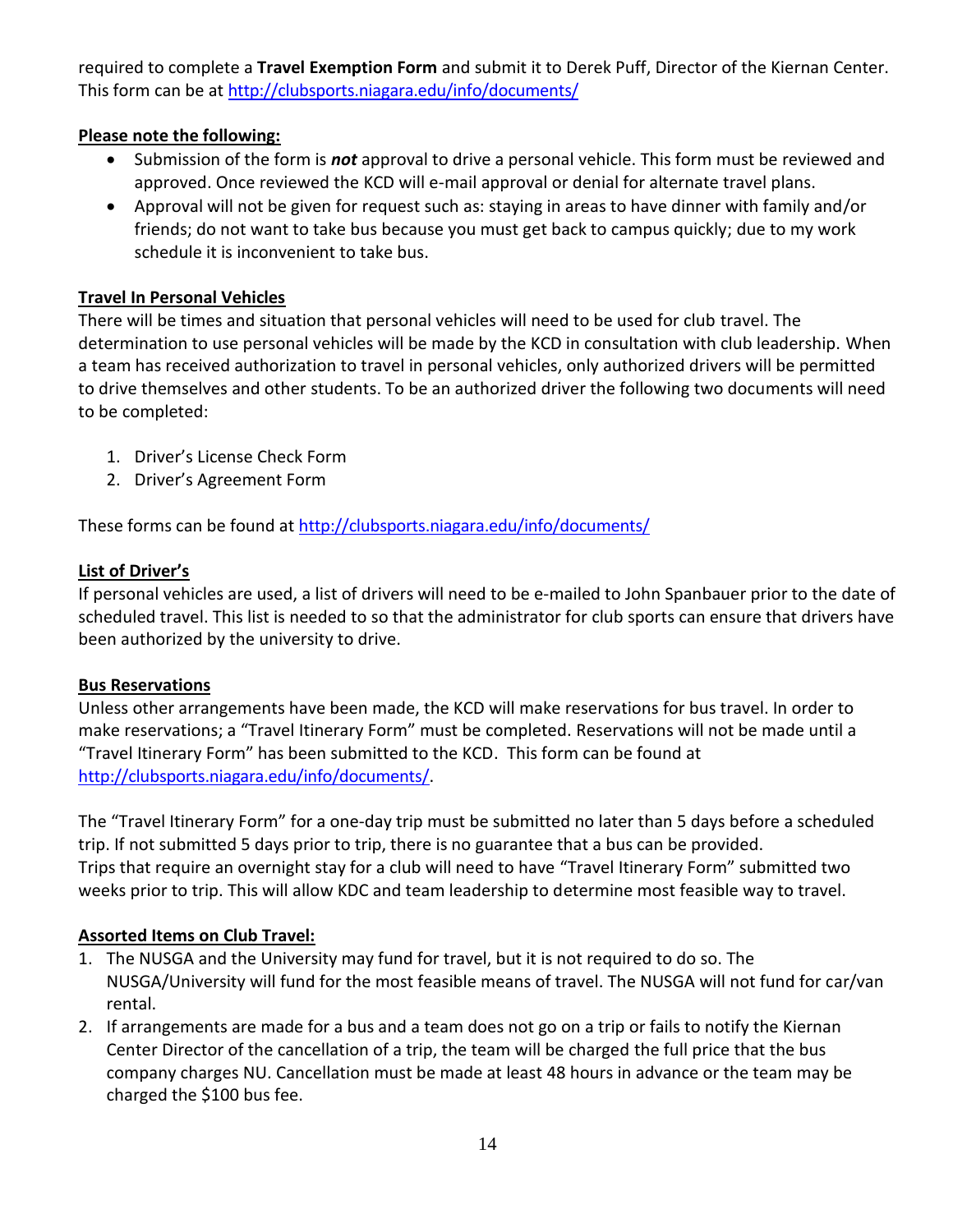- 3. In most cases, \$1,000.00 will be the maximum amount of funding a club receives for bus transportation. Any expense above \$1,000 will be the responsibility of the club.
- 4. "Travel Itinerary Form" turned in past the deadline can result in a \$25 fine. In addition, if the "Travel Itinerary Form" is not submitted by stated deadline, clubs may have to drive personal vehicles and will not be reimbursed for travel expenses.
- 5. Reimbursement for use of personal vehicles will not be provided to individuals that have not received University approval to drive.
- 6. Reimbursement for travel must be submitted within one week of the trip. Travel Reimbursement Forms can be found at<http://clubsports.niagara.edu/info/documents/>
- 7. Personal vehicles should be filled with gas before leaving at the expense of the individual and/or club team. When a trip is completed car should be filled upon return. This will ensure accurate reimbursement.

The policies listed above are in addition to travel policies that have been previously outlined.

| Policy #11 | <b>CLUB SPORT GAME MANAGER</b> | <b>Revised 5/2017</b> |
|------------|--------------------------------|-----------------------|

The overall key to success in a club sport program is the leadership and involvement from the participants of the club. Another vital element to a successful club sport is the coordination of game day activities. Each club sport that plays in competitive game situations will be required to designate a team member as the "Game Manager." The game manager can be an existing officer or any member of the team that has the ability to fulfill the responsibilities of this position. The game manager will work closely with the administrator of club sports on items that must be completed to ensure a successful game day. The following are responsibilities that will be required of the game day manager:

- 1. Securing an EMT for game per policies outlined in this document (Policy #3)
- 2. Completing the **Game Day Checklist**. This form can be found at <http://clubsports.niagara.edu/info/documents/>
- 3. Completing the game day summary form by doing the following:
	- a. Log on to MyNU and select the "**LIFE" TAB.**
	- b. Then select the **"CLUB SPORT" TAB.**
	- c. Then select the link for **"Event Summary."** Select this link and complete the summary form.
	- d. Summary form should be completed immediately after the game. Not later than 24 hours after the completion of a game.

In the event of a severe injury or situation that may need immediate attention, please contact Derek Puff the administrator for club sports at (716) 286-8055 or (716) 560-6475.

| <b>Revised 5/2017</b><br><b>Consequences for Deficiencies in Operations</b><br>Policy #12 |  |
|-------------------------------------------------------------------------------------------|--|
|-------------------------------------------------------------------------------------------|--|

As previously mentioned in this document**, the University views the club sports program as a recruitment and retention tool for students.** The club sports program must represent the University in a very positive manner. If club leadership fails to fulfill the responsibilities associated with the operations of a club program and there are deficiencies in the program, leadership must be held accountable. The following strike system is in place to hold leadership accountable for deficiencies: